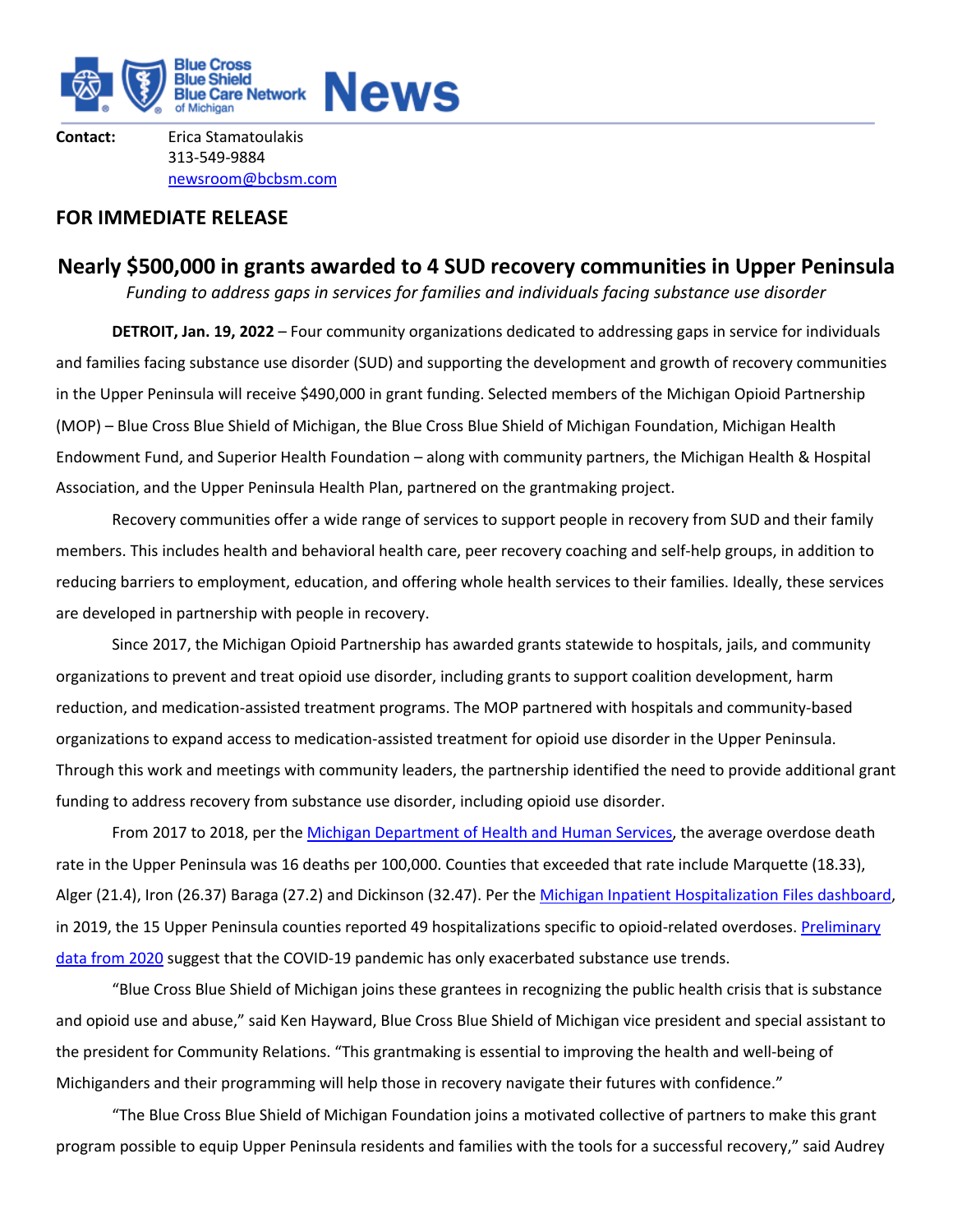Harvey, executive director and CEO of the Blue Cross Blue Shield of Michigan Foundation. "Substance use disorder has claimed too many Michiganders' lives this year alone. Building sustainable, intervention-focused recovery communities is key to helping end this crisis."

"The Superior Health Foundation is honored to join a robust group of philanthropic supporters to address substance use disorder in the Upper Peninsula," said Jim LaJoie, executive director of the Superior Health Foundation. "These issues are real. With this incredible collaborative funding, it is our sincere hope that we can play a defining role in prevented overdose deaths in the region. We, the Superior Health Foundation, are pleased to provide matching funding for this initiative and are incredibly thankful for the support of our partners."

"The Upper Peninsula has long had a need for additional behavioral health resources, especially in the areas of substance use and recovery support," said Michigan Health & Hospital Association CEO Brian Peters. "These issues are top priorities for the MHA and our member hospitals and health systems. To that end, we are incredibly proud to support the U.P. Supporting Recovery Communities grants, which will help U.P. residents across the region get the support and resources they need, in appropriate settings, to live a healthy life."

"The opioid crisis affects Michigan families across geographic, economic, and demographic lines," said Neel Hajra, CEO of the Michigan Health Endowment Fund. "Community-driven work like this allows Upper Peninsula health organizations to address the crisis while considering the unique community circumstances that they know so well."

"Upper Peninsula Health Plan is proud to be a partner in this important project, as this initiative aligns perfectly with our plan's mission of improving the health and well-being of the communities we serve," said Melissa Holmquist, CEO of the Upper Peninsula Health Plan (UPHP). "Collaboration is key, as we make the biggest difference to our communities when we all work together towards a common goal. Through these shared efforts, this funding will support additional SUD and recovery services that are desperately needed in order to provide healthier futures for all."

The organizations' grant programming begins in January 2022 and lasts 24 months. Organizations receiving grants include:

| Organization                                                   | <b>Program Title</b>                   | <b>Program Description</b>                                                                                                                                                                                                                      | Investment<br>Provided | <b>Counties Served</b>                                                                                                                                    |
|----------------------------------------------------------------|----------------------------------------|-------------------------------------------------------------------------------------------------------------------------------------------------------------------------------------------------------------------------------------------------|------------------------|-----------------------------------------------------------------------------------------------------------------------------------------------------------|
| Eastern Upper<br>Peninsula<br>Opioid<br>Response<br>Consortium | Alger-Luce<br>Road to<br>Recovery      | Support a peer recovery specialist<br>that will serve inmates, treatment<br>court teams, support behavioral<br>health professionals, and enhance<br>community-wide education that<br>reduces stigma and creates trauma-<br>informed communities | \$150,000              | Alger, Luce                                                                                                                                               |
| <b>Great Lakes</b><br>Recovery<br>Centers, Inc.                | Rebuilding<br>LIVES After<br>Addiction | Provide connections to professional<br>development such as interview skills<br>and resume building, vocational<br>profiling and job readiness reviews,<br>and connecting participants to a<br>network of recovery-friendly<br>employers         | \$150,000              | Alger, Baraga, Chippewa,<br>Delta, Dickinson, Gogebic,<br>Houghton, Iron, Keweenaw,<br>Luce, Mackinac, Marquette,<br>Menominee, Ontonagon,<br>Schoolcraft |
| Western Upper<br>Peninsula                                     | Facing<br>Addiction                    | Reconnect people with SUD to their<br>families and communities by                                                                                                                                                                               | \$150,000              | Baraga, Gogebic, Houghton                                                                                                                                 |